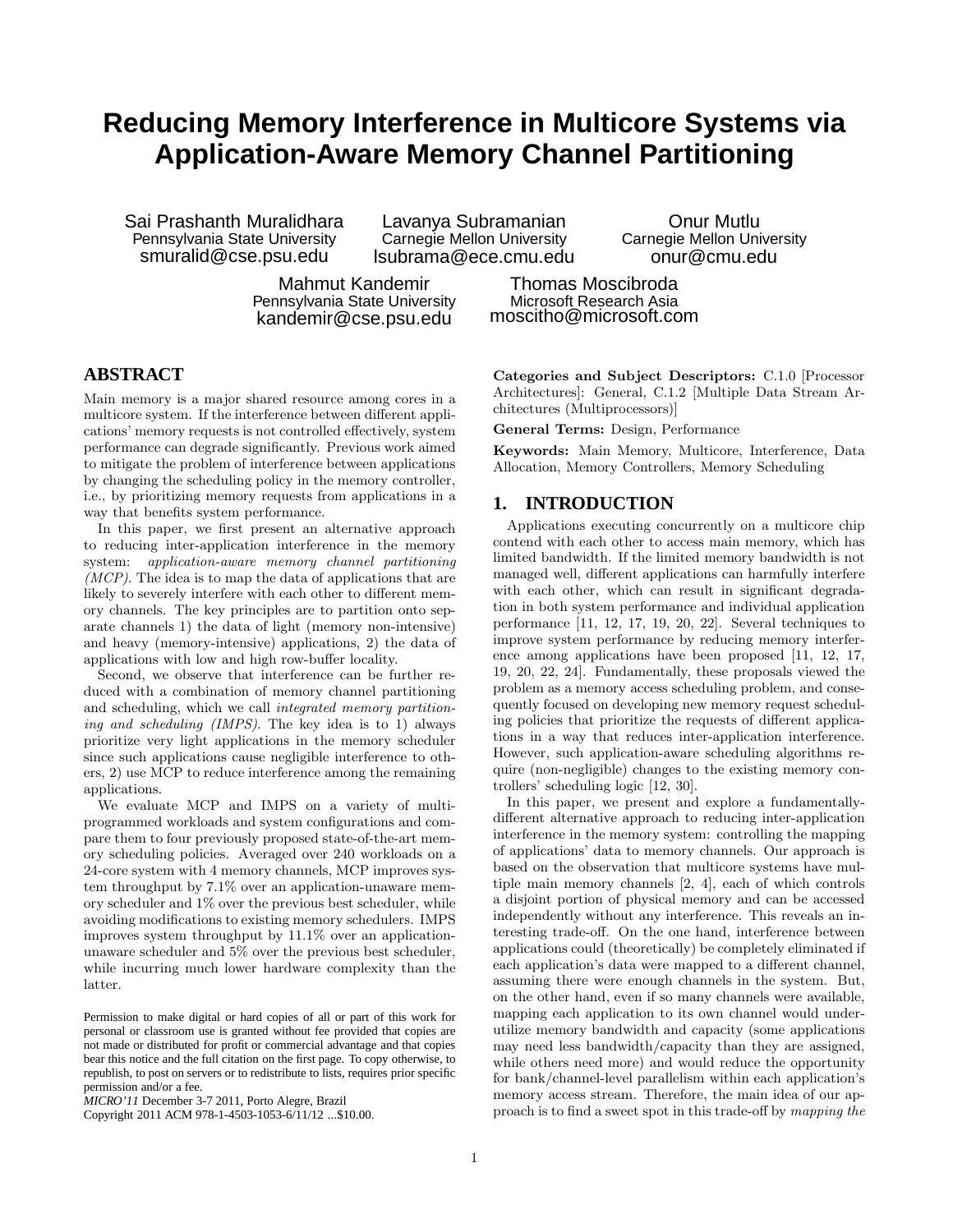data (i.e., memory pages) of applications that are likely to cause significant interference (i.e., slowdown) to each other, to different memory channels.

We make two major contributions. First, we explore the potential for reducing inter-application memory interference purely with channel partitioning, without modifying the memory scheduler. To this end, we develop a new applicationaware Memory Channel Partitioning (MCP) algorithm that assigns preferred memory channels to different applications. The goal is to assign to different channels the data of any two applications whose interference would cause significant slowdowns. Our algorithm operates using a set of heuristics that are guided by insight about how applications with different memory access characteristics interfere with each other. Specifically, we show in Sec 3 that applications with largely divergent memory-intensities or row-buffer-hit rates should preferably be separated to different channels because they cause significant slowdowns when mapped to the same channel.

Second, we show that MCP and application-aware memory request scheduling are orthogonal in the sense that both concepts can beneficially be applied together. Specifically, whereas our MCP algorithm is agnostic to the memory scheduler (i.e., we assume an unmodified, commonly used row-hitfirst memory scheduler [25, 32]), we show that additional gains are possible when using MCP in combination with a minimal-complexity application-aware memory scheduling policy. We develop an Integrated Memory Partitioning and Scheduling (IMPS) algorithm that seamlessly divides the work of reducing inter-application interference between the memory scheduler and the system software's page mapper based on what each can do best.

The key insight underlying the design of IMPS is that interference suffered by very low memory-intensity applications is more easily mitigated by prioritizing them in the memory scheduler, than with channel partitioning. Since such applications seldom generate requests, prioritizing their requests does not cause significant interference to other applications, as previous work has also observed [11, 12, 20, 14]. Furthermore, explicitly allocating one or more channels for such applications can result in a waste of bandwidth. Therefore, IMPS prioritizes requests from such applications in the memory scheduler, without assigning them dedicated channels, while reducing interference between all other applications using channel partitioning.

Overview of Results: We evaluated MCP and IMPS on a wide variety of multi-programmed applications and systems and in comparison to a variety of pure memory scheduling algorithms. Our first finding is that, on a 24-core 4-memory controller system with an existing applicationunaware memory scheduler, MCP provides slightly higher performance than the best previous memory scheduling algorithm, Thread Cluster Memory Scheduling (TCM) [12]: 7.1% performance improvement vs. 6.1% for TCM. This performance improvement is achieved with no modification to the underlying scheduling policy. Furthermore, we find that IMPS provides better system performance than current state-of-the-art memory scheduling policies, pure MCP, as well as combinations of MCP and state-of-the-art scheduling policies: 5% over TCM, while incurring smaller hardware complexity.

Our main conclusion is that the task of reducing harmful inter-application memory interference should be divided be-

tween the memory scheduler and the system software page mapper. Only the respective contributions of both entities yields the best system performance.

# **2. BACKGROUND**

We present a brief background about the DRAM main memory system; more details can be found in [6, 19, 25]. A modern main memory system consists of several channels. Each channel has an address and a data bus and can be accessed independently, i.e., accesses to different channels can proceed in parallel. A channel consists of one or more ranks. A rank is a set of DRAM chips that collectively respond to a command. Each rank consists of multiple banks, each of which is a two-dimensional DRAM data array. Multiple banks within a channel can be accessed in parallel, but they share the address and data bus of the channel. As a result, data from only one bank can be sent through the channel in a given cycle.

A DRAM bank has a 2D structure consisting of rows and columns. A column is the smallest addressable unit of memory, and a large number of columns make up a row. When a unit of data has to be accessed from a bank, the entire row containing the data is brought into a small internal buffer called the row-buffer. If a subsequent memory access request is to the same row, it can be serviced faster (2-3 times) than if it were to a different row. This is called a row-hit.

Memory Request Scheduling Policy. FR-FCFS [25, 32] is a commonly used scheduling policy in current commodity systems. It prioritizes row-hits over row-misses, to maximize DRAM throughput and within each category, it prioritizes older requests. The analyses in this paper assume the FR-FCFS scheduling policy, but our insights are applicable to other scheduling policies as well. Sec 7 describes other memory scheduling policies and qualitatively compares our approach to them.

OS Page Mapping Policy. The Operating System (OS) controls the mapping of a virtual address to a physical address. The address interleaving policy implemented in the memory controller in turn maps the physical address to a specific channel/bank in main memory. Row interleaving and cache line interleaving are two commonly used interleaving policies. In the row interleaving policy, consecutive rows of memory are mapped to consecutive memory channels. We assume equal sizes for OS pages and DRAM rows in this work and use the terms page and row interchangeably, without loss of generality.<sup>1</sup> Pure cache line interleaving maps consecutive cache lines in physical address space to consecutive memory channels. MCP cannot be applied on top of this, as a page has to stay within a channel for MCP. However, we can potentially apply MCP on top of a restricted version of cache line interleaving that maps consecutive cache lines of a page to banks within a channel.

Commonly used OS page mapping and address interleaving policies are unaware of inter-application interference and map applications' pages across different channels. The OS does not consider application characteristics like cache miss rate and row-buffer locality that affect inter-application interference while mapping a virtual page to a physical page. We build our discussions, insights and mechanisms assuming such an interference-unaware OS page mapping policy

<sup>1</sup>Our mechanism works as long as the row size is greater than the OS page size, as is the case in typical systems.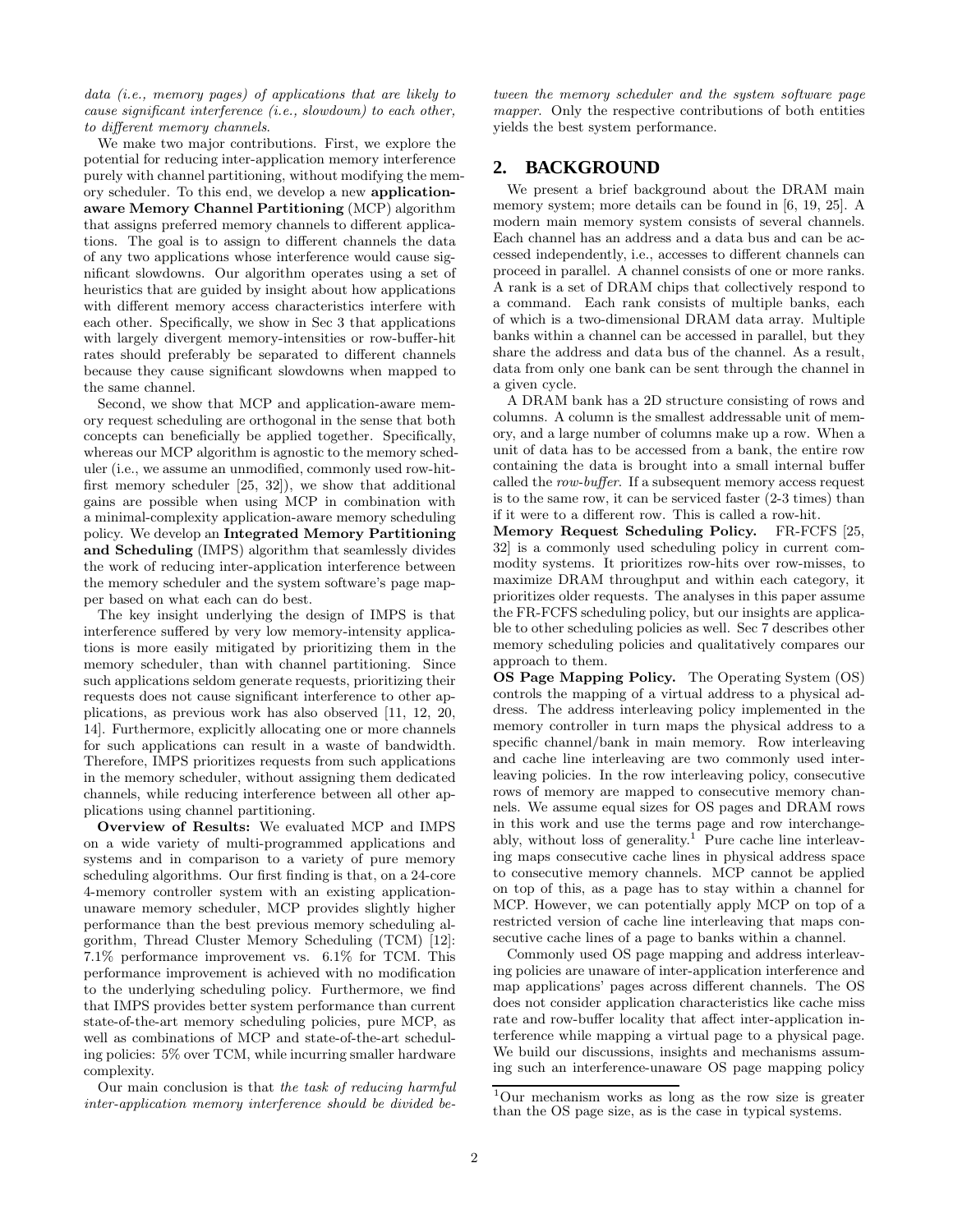and a row interleaved address mapping policy. However, we also evaluate MCP on top of cache line interleaving across banks in Sec 9.4.

Memory Related Application Characteristics. We characterize memory access behavior of applications using two attributes. Memory Access Intensity is defined as the rate at which an application misses in the last level on-chip cache and accesses memory – calculated as Misses per Kilo Instructions (MPKI). Row-Buffer Locality is defined as the fraction of an application's accesses that hit in the rowbuffer. This is calculated as the average Row-Buffer Hit Rate (RBH) across all banks.

# **3. MOTIVATION**

In this section, we motivate our partitioning approach by showing how applications with certain characteristics cause more interference to other applications, and how careful mapping of application pages to memory channels can ameliorate this problem. Time Units



Figure 1: Conceptual example showing benefits of mapping data of low and high memory-intensity applications to separate channels

In Figure 1, we present a conceptual example showing the performance benefits of mapping the pages of applications with largely different memory-intensities to separate channels. Application A on Core 0 has high memory-intensity, generating memory requests at a high rate; Application B on Core 1 has low memory-intensity, generating requests at a much lower rate. Figures 1(a) and 1(b) show characteristic examples of what can happen with conventional page mapping (where the pages of applications A and B are mapped to the same channels) and with application-aware channel partitioning (where the pages of applications  $A$  and  $B$  are mapped to separate channels), respectively. In the first case,  $B$ 's single request is queued behind three of  $A$ 's requests in Bank 0 of Channel 0 (see Fig  $1(a)$ ). As a result, Application B stalls for a long period of time (four time units) until the three previously scheduled requests from A to the same bank get serviced. In contrast, if the two applications' data are mapped to separate channels as shown in Figure 1(b), B's request can be serviced immediately, enabling its faster progress (from four time units to one time unit). Application A's access latency improves (from five to four time units) because the interference caused to it by  $B$ 's single request is eliminated.



Figure 2: Application slowdowns due to interference between high and low memory-intensity applications

To determine to what extent such effects occur in practice, we run a large number of simulation experiments<sup>2</sup> with applications of vastly different memory-intensities and present a representative result: We run four copies each of milc and h264 (from the SPEC CPU2006 suite [1]) on an eightcore, two-channel system. Figure 2 shows the effects of conventional channel sharing: h264, the application with lower memory-intensity, is slowed down by 2.7x when sharing memory channels with milc compared to when it is run alone. On the other hand, if  $milc$ 's and  $h264$ 's data are partitioned and mapped to Channels 0 and 1, respectively,  $h264$ 's slowdown is reduced to 1.5x. Furthermore, milc's slowdown also drops from 2.3x to 2.1x, as its queueing delays reduce due to eliminating the interference from h264. This substantiates our intuition from the example: separating the data of low memory-intensity applications from that of the high memory-intensity applications can largely improve the performance of the low memory-intensity application without significantly degrading the performance of the high memory-intensity application, thereby improving overall system performance.

Memory-intensity is not the only characteristic that determines the relative harmfulness of an application (i.e., propensity to slowdown others). In Figure 3, we show potential benefits of mapping memory-intensive applications with significantly different row-buffer localities onto separate channels. In the example, Application A accesses the same row, Row 5, repeatedly and hence has much higher row-buffer locality than Application B, whose accesses are to different rows, incurring many row misses.

Figure 3(a) shows a conventional page mapping approach, while Figure 3(b) shows a channel partitioning approach. With conventional page mapping, the commonly used rowhit-first memory scheduling policy prioritizes A's requests over  $B$ 's to Rows 7 and 3, even though  $B$ 's requests had arrived earlier than one of A's (Figure 3(a)). This leads to increased queueing delays of  $B$ 's requests, causing  $B$  to slow down. On the other hand, if the pages of  $A$  and  $B$  are mapped to separate channels (Figure 3(b)), the interference received by B is reduced and consequently the queueing delay experienced by  $B$ 's requests is also reduced (by two time units). This improves Application B's performance without affecting Application A's.

A representative case study from among our experiments is shown in Figure 4. We ran four copies each of mcf and libquantum, two memory-intensive applications on an eightcore two-channel system. Mcf has a low row-buffer hit rate of 42% and suffers a slow down of 20.7x when sharing memory channels with libquantum, which is a streaming application with 99% row-buffer hit rate. The row-hit-first memory

 $2$ Our simulation methodology is described in Sec 8.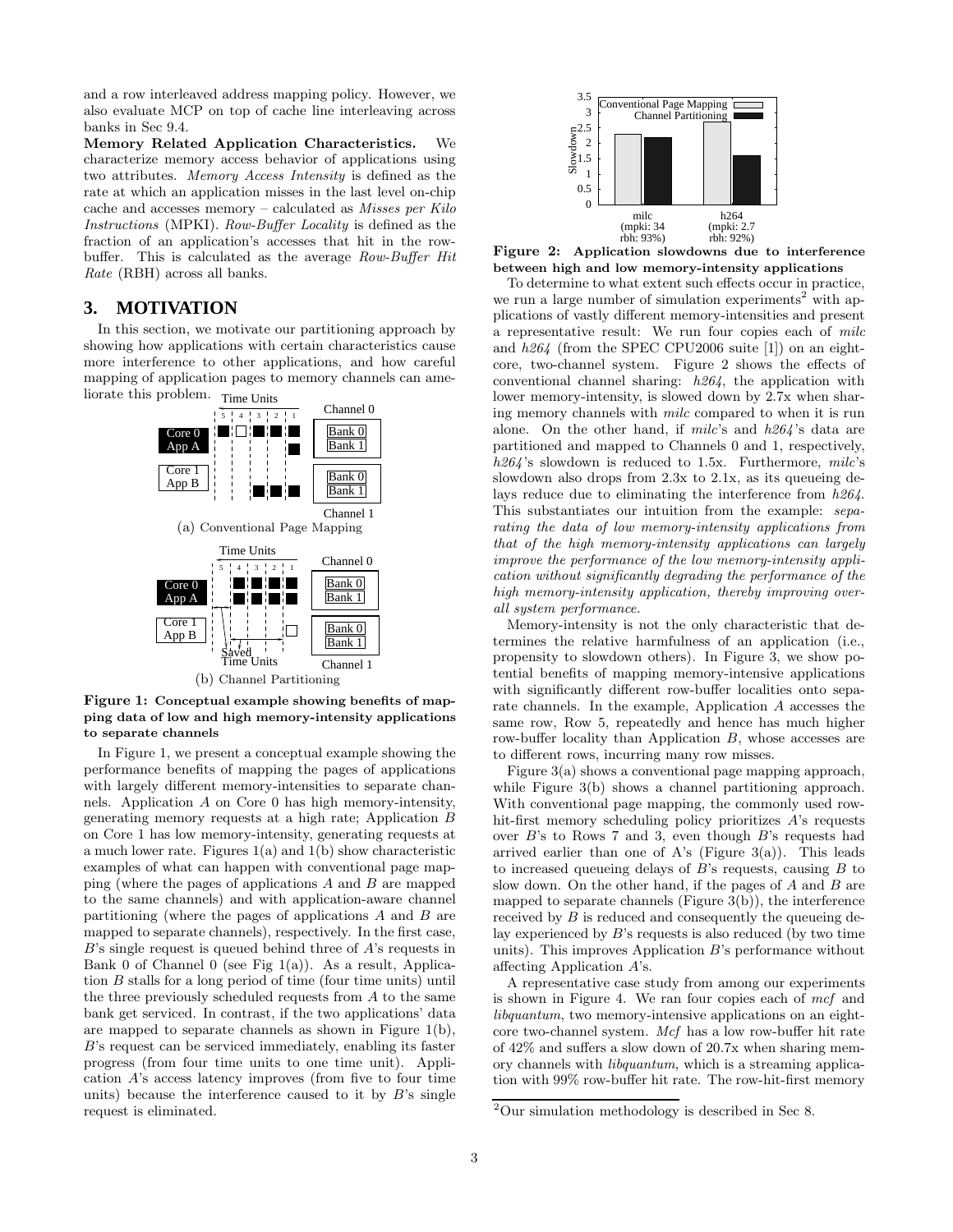

Figure 3: Conceptual example showing benefits of mapping data of low and high row-buffer hit rate memory-intensive applications to separate channels. In both (a) and (b), the top part shows the initial state of the memory request buffer and the bottom part shows the order in which the requests are serviced.



Figure 4: Application slowdowns due to interference between high and low row-buffer hit rate memory-intensive applications

scheduling policy starves  $mcf$ 's memory requests for a long time by prioritizing libquantum's row-hit requests. On the other hand, if the data of  $mcf$  is isolated from *libouantum*'s data and given a separate channel, mcf's slowdown drops significantly, to 6.5x from 20.7x. Even though there is still interference between four copies of mcf mapped to the same channel, this interference is much smaller than the starvation caused by libquantum to mcf if they were mapped to the same channel.

Libquantum's small performance loss of  $4\%$  shows the trade-off involved in channel partitioning: The drop is due to the loss in bank-level parallelism resulting from assigning only one channel to libquantum. In terms of system performance, however, this drop is far outweighed by the reduction in slowdown of mcf. We therefore conclude that isolating applications with low row-buffer locality from applications with high row-buffer locality by means of channel partitioning improves the performance of applications with low row-buffer locality and the overall system.

Based on these insights, we next develop MCP, an OSlevel mechanism to partition the main memory bandwidth across the different applications running on a system. Then, we examine how to best combine memory partitioning and scheduling to minimize inter-application interference and obtain better system performance.

# **4. MEMORY CHANNEL PARTITIONING**

Our Memory Channel Partitioning (MCP) mechanism consists of three components: 1) profiling of application behavior during run time, 2) assignment of preferred channels to applications, 3) allocation of pages to the preferred chan-

nel. The mechanism proceeds in periodic intervals. During each interval, application behavior is profiled (Sec 4.1). At the end of an interval, the applications are categorized into groups based on the characteristics collected during the interval, and each application is accordingly assigned a preferred channel (Sec 4.2). In the subsequent interval, these preferred channel assignments are applied. That is, when an application accesses a new page that is either not currently in DRAM or not in the application's preferred channel, MCP uses the preferred channel assignment for that application: the requested page is allocated in the preferred channel (see Sec 4.3).

In summary, during the Ith interval, MCP applies the preferred channel assignment which was computed at the end of the  $(I-1)$ <sup>th</sup> interval, and also collects statistics, which will then be used to compute the new preferred channel assignment to be applied during the  $(I + 1)$ th execution interval.<sup>3</sup> Note that although MCP provides a preferred channel assignment to reduce interference, it does not constrain the memory capacity usage of applications. An application can use the entire DRAM capacity, if it needs so.

### **4.1 Profiling of Application Characteristics**

As shown in Sec 3, memory access intensity and row-buffer locality are key factors determining the level of harm caused by interference between applications. Therefore, during every execution interval, each application's Misses Per Kilo Instruction (MPKI) and Row-Buffer Hit Rate (RBH) statistics are collected. To compute an application's inherent rowbuffer hit rate, we use a per-core shadow row-buffer index for each bank, as in previous work [8, 12, 19], which keeps track of the row that would have been present in the row-buffer had the application been running alone.

#### **4.2 Preferred Channel Assignment**

At the end of every execution interval, each application is assigned a preferred channel. The assignment algorithm

<sup>3</sup>The very first interval of execution is used for profiling only and we call it the profile interval. We envision it to be shorter than the subsequent execution intervals, and its length is a trade off between minimizing the number of pages that get allocated before the first set of channel preferences are established and letting the application's memory access behavior stabilize before collecting statistics. Sec 9.7 evaluates sensitivity to profile interval length.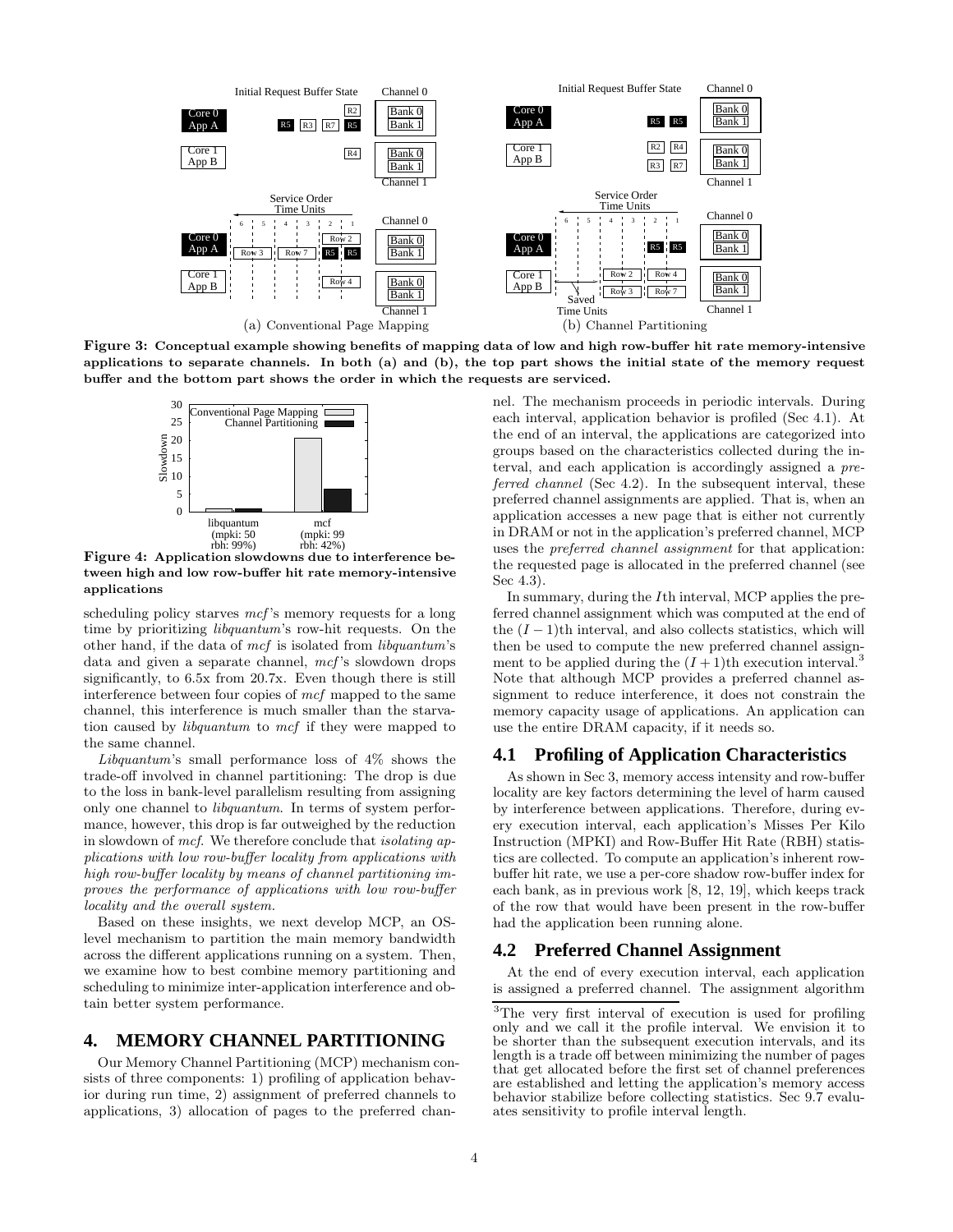

Figure 5: MCP: Application Grouping

is based on the insights derived in Sec 3. The goal is to separate as much as possible 1) the data of low memoryintensity applications from that of high memory-intensity applications, and, 2) among the high memory-intensity applications, the data of low row-buffer locality applications from that of high row-buffer locality applications. To do so, MCP executes the following steps in order:

- 1. Categorize applications into low and high memoryintensity groups based on their MPKI. (Sec 4.2.1)
- 2. Further categorize the high memory-intensity applications, based on their row-buffer hit rate (RBH) values into low and high row-buffer hit rate groups. (Sec 4.2.2)
- 3. Partition the available memory channels among the three application groups. (Sec 4.2.3)
- 4. For each application group, partition the set of channels allocated to this group between all the applications in that group, and assign a preferred channel to each application. (Sec 4.3)

#### *4.2.1 Intensity Based Grouping*

MCP categorizes applications into low and high memoryintensity groups based on a threshold parameter,  $MPKI_t$ , as shown in Fig 5.  $MPKI_t$  is determined by averaging the last level cache Misses Per Kilo Instructions (MPKI) of all applications and multiplying it by a scaling factor. Applications are categorized as low memory-intensity if their MPKI is lower than  $MPKI_t$  and high memory-intensity otherwise. The use of the average value of MPKI allows the threshold to adapt to workload memory intensity, while the scaling factor regulates the number of applications in the low memoryintensity group. We empirically found that a scaling factor of 1 provides an effective separation point and good system performance (Sec 9.7).

#### *4.2.2 Row-Buffer Locality Based Grouping*

MCP further classifies the high memory-intensity applications into either low or high row-buffer locality groups based on a threshold parameter,  $RBH_t$ , as shown in Fig 5. For every application i, if its  $RBH_i$  is less than  $RBH_t$ , then it is classified as a low row-buffer locality application. In this case, we do not take an average or use a scaling factor, as we observe that inter-application interference due to row-buffer locality differences are more pronounced between applications with very low and high row-buffer localities, unlike memory-intensity where there is interference across the continuum. We empirically observe that an  $RBH_t$  value of 50% provides effective interference reduction and good performance (Sec 9.7).

#### *4.2.3 Partitioning of Channels between Application Groups*

After thus categorizing applications into three groups, MCP partitions the available memory channels between the groups. It is important to note that at this stage of the algorithm, memory channels are assigned to application groups and not to individual applications. MCP handles the preferred channel assignment to individual applications in the next step (Sec 4.2.4). Channels are first partitioned between low and high memory-intensity groups. The main question is how many channels should be assigned to each group. One possibility is to allocate channels proportional to the total bandwidth demand (e.g., sum of applications' MPKIs) of each group (bandwidth-proportional allocation). This amounts to balancing the total bandwidth demand across the available channels. Alternatively, channels could be allocated proportional to the number of applications in that group (application-count-proportional allocation). In the former case, the low memory-intensity applications which constitute a very low proportion of total bandwidth demand might be assigned no channels. This fails to achieve their isolation from high memory-intensity applications, leading to low system performance. In contrast, the latter scheme may result in bandwidth wastage as the low memory-intensity applications seldom generate requests and the bandwidth of the channels they are assigned to would have been better utilized by the high memoryintensity applications. We found that the isolation benefits of application-count-proportional allocation outweighs the potential bandwidth wastage caused by allocating lowintensity applications to one or more channels.<sup>4</sup> Therefore, we use the application-count-proportional channel allocation strategy for MCP. However, bandwidth wastage caused by potentially allocating very low intensity applications dedicated channels remains. We will show that eliminating this wastage by handling these applications in the scheduler in an integrated scheduling and partitioning mechanism is beneficial (Sec 5).

The channels allocated to the high memory-intensity group are further partitioned between the low and high row-buffer locality application groups. The applications in the high memory-intensity group are bandwidth sensitive, meaning they each need a fair share of bandwidth to make progress. To ensure this, MCP assigns a number of channels to each of these two groups proportionately to the bandwidth demand (sum of MPKIs) of the group.

# *4.2.4 Preferred Channel Assignment within an Application Group*

As a final step, MCP determines which applications within a group are mapped to which channels, when more than one channel is allocated to a group. Within a group, we balance the total bandwidth demand across the allocated channels. For each group, we maintain a ranking of applications by memory-intensity. We start with the least intensive application in the group and map applications to the group's first allocated channel until the bandwidth demand allocated to it (approximated by sum of  $MPKI_i$  of each application i allocated to it) is  $\frac{\text{Sum of MPKIs of applications in the group}}{\text{Number of channels allocated to the group}}$ . We then move on to the next channel and allocate applications

<sup>4</sup>We found that bandwidth-proportional allocation results in a 4% performance loss over the baseline since it increases memory interference.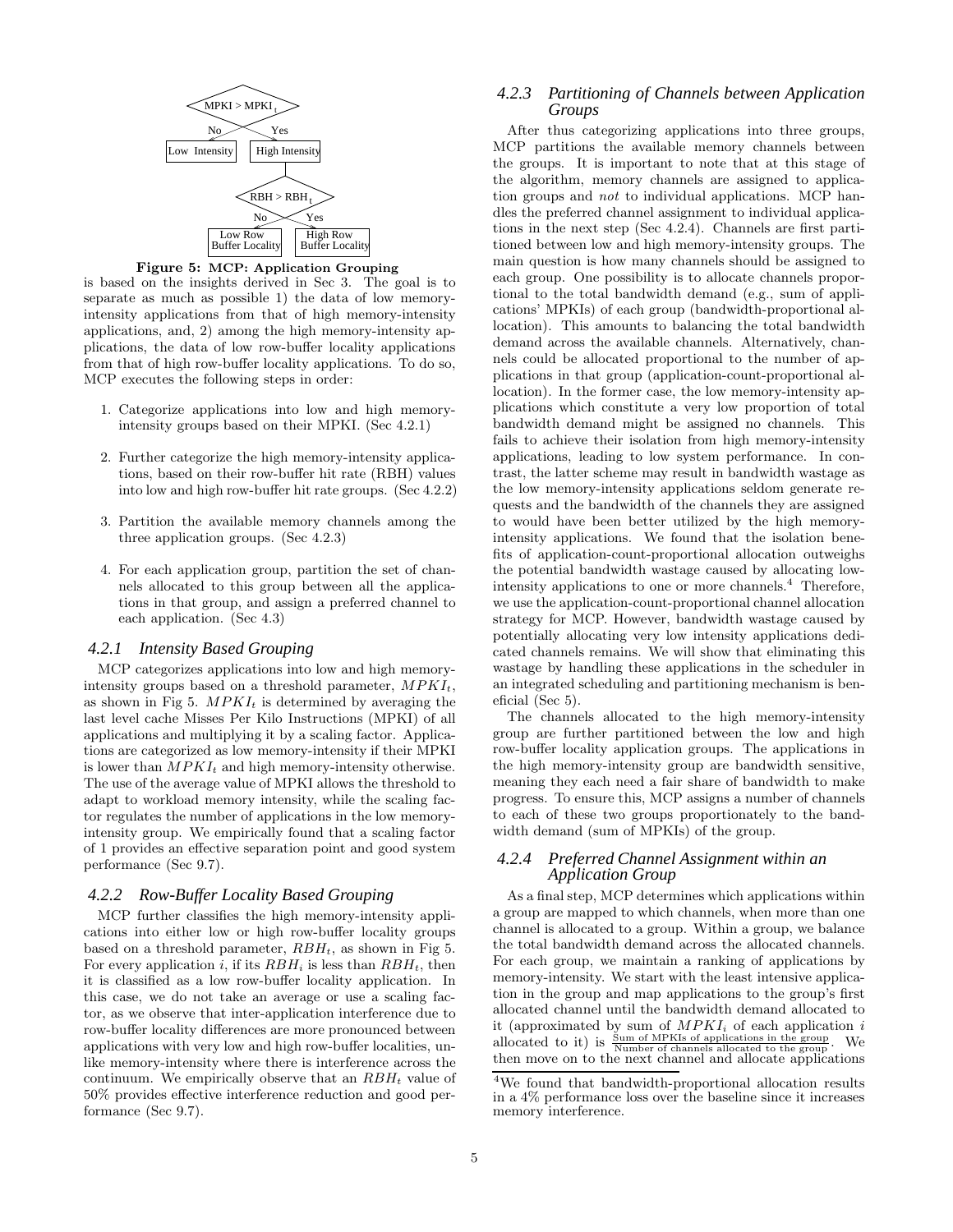to it. We repeat this procedure for every group and eventually, each application is assigned a preferred channel.

# **4.3 Allocation of Pages to Preferred Channel**

Once each application is assigned a preferred channel, MCP attempts to enforce this preference. For each page, there are two possibilities. First, the accessed page may not be resident in any memory channel (page fault). In this case, the page fault handler attempts to allocate the page in the preferred channel. If there is a free page in the preferred channel, the new page is allocated there. Otherwise, a modified version of the CLOCK replacement policy, as described in [7] is used. The baseline CLOCK policy keeps a circular list of pages in memory, with the hand (iterator) pointing to the oldest allocated page in the list. There is a Referenced (R) bit for each page, which is set to '1' when the page is referenced. The R bits of all pages are cleared periodically by the operating system. When a page fault occurs and there are no free pages, the hand moves over the circular list until an unreferenced page (a page with R bit set to  $(0)$ ) is found. The goal is to choose the first unreferenced page as the replacement. To allocate a page in the preferred channel, the modified CLOCK algorithm looks ahead N pages beyond the first replacement candidate to potentially find an unreferenced page in the preferred channel. If there is no unreferenced page within N pages, the first unreferenced page in the list across all channels is chosen as the replacement candidate. We use an N value of 512.

Second, the accessed page may be present in a channel other than the preferred channel, which we observe to be very rare in our workloads, since application behavior is relatively constant within an interval. In this case, dynamically migrating the page to the preferred channel could be beneficial. However, dynamic page migration incurs TLB and cache block invalidation overheads as discussed in [3]. We find that less than 12% of pages in all our workloads go to non-preferred channels and hence migration likely does not gain much performance over allowing some pages of an application to potentially remain in the non-preferred channels. Thus, our default implementation of MCP does not use page migration. However, if needed, migration can be incorporated into our mechanism.

# **5. INTEGRATED MEMORY PARTITIONING AND SCHEDULING**

MCP aims to solve the inter-application memory interference problem entirely with the system software's page mapper (with the support of additional hardware counters to collect MPKI and RBH metrics for each application). It does not require any changes to the memory scheduling policy. This approach is in contrast to the various existing proposals, which try to solve the problem purely in hardware. These proposals aim to reduce memory interference entirely in the memory controller hardware using sophisticated scheduling policies (e.g., [11, 12, 19, 20]). The question is whether either extreme alone (i.e., page mapping alone and memory scheduling alone) can really provide the best possible interference reduction. Based on our observations below, the answer is no. Specifically, we devise an integrated memory partitioning and scheduling (IMPS) mechanism that aims to combine the interference reduction benefits of both the system software page mapper and the memory request scheduling hardware.

The key observation underlying IMPS is that applications with very low memory-intensity, when prioritized over other applications in the memory scheduler, do not cause significant slowdowns to other applications. This observation was also made in previous work [11, 12]. These applications seldom generate memory requests; prioritizing these requests enables the applications to quickly continue with long computation periods and utilize their cores better, thereby significantly improving system throughput [11, 12]. As such, scheduling can very efficiently reduce interference experienced by very low memory-intensity applications. In contrast, reducing the interference against such applications purely using the page mapper is inefficient. The mapper would have to dedicate one or more channels to such lowmemory-intensity applications, wasting memory bandwidth, since these applications do not require significant memory bandwidth (yet high memory-intensity applications would likely need the wasted bandwidth, but cannot use it). If the mapper did not dedicate a channel to such applications, they would share channels with high memory-intensity applications and experience high interference with an unmodified memory scheduler.

The basic idea and operation of IMPS is therefore simple. First, identify very low memory-intensity applications (i.e., applications whose MPKI is smaller than a very low threshold, 1.5 in most of our experiments (Sec 9.7)) at the end of an execution interval, prioritize them in the memory scheduler over all other applications in the next interval, and allow the mapping of the pages of such applications to any memory channel. Second, reduce interference between all other applications by using memory channel partitioning (MCP), exactly as described in Sec 4. The modification to the memory scheduler is minimal: the scheduler only distinguishes the requests of very low memory-intensity applications over those of others, but does not distinguish between requests of individual applications in either group. The memory scheduling policy consists of three prioritization rules: 1) prioritize requests of very low memory-intensity applications, 2) prioritize row-hit-first requests, 3) prioritize older requests.

Note that MCP is still used to classify the remaining applications as low and high memory-intensity, as only the very low memory-intensity applications are filtered out and prioritized in the scheduler. MCP's channel partitioning still reduces interference and consequent slowdowns of the remaining applications.

## **6. IMPLEMENTATION**

Hardware support. MCP requires hardware support to estimate MPKI and row-buffer hit rate of each application, as described in Sec 4.1. These counters are readable by the system software via special instructions. Table 1 shows the storage cost incurred for this purpose. For a 24-core system with 4 memory controllers (each controlling 4 memory banks and 16384 rows per bank), the hardware overhead is 12K bits. IMPS requires an additional bit per each request (called *low-intensity bit*) to distinguish very low-memory-intensity applications' requests over others, which is an additional overhead of only 512 bits for a request queue size of 128 per MC. IMPS also requires small modifications to the memory scheduler to take into account the low-intensity bits in prioritization decisions. Note that, unlike previous application-aware memory request schedul-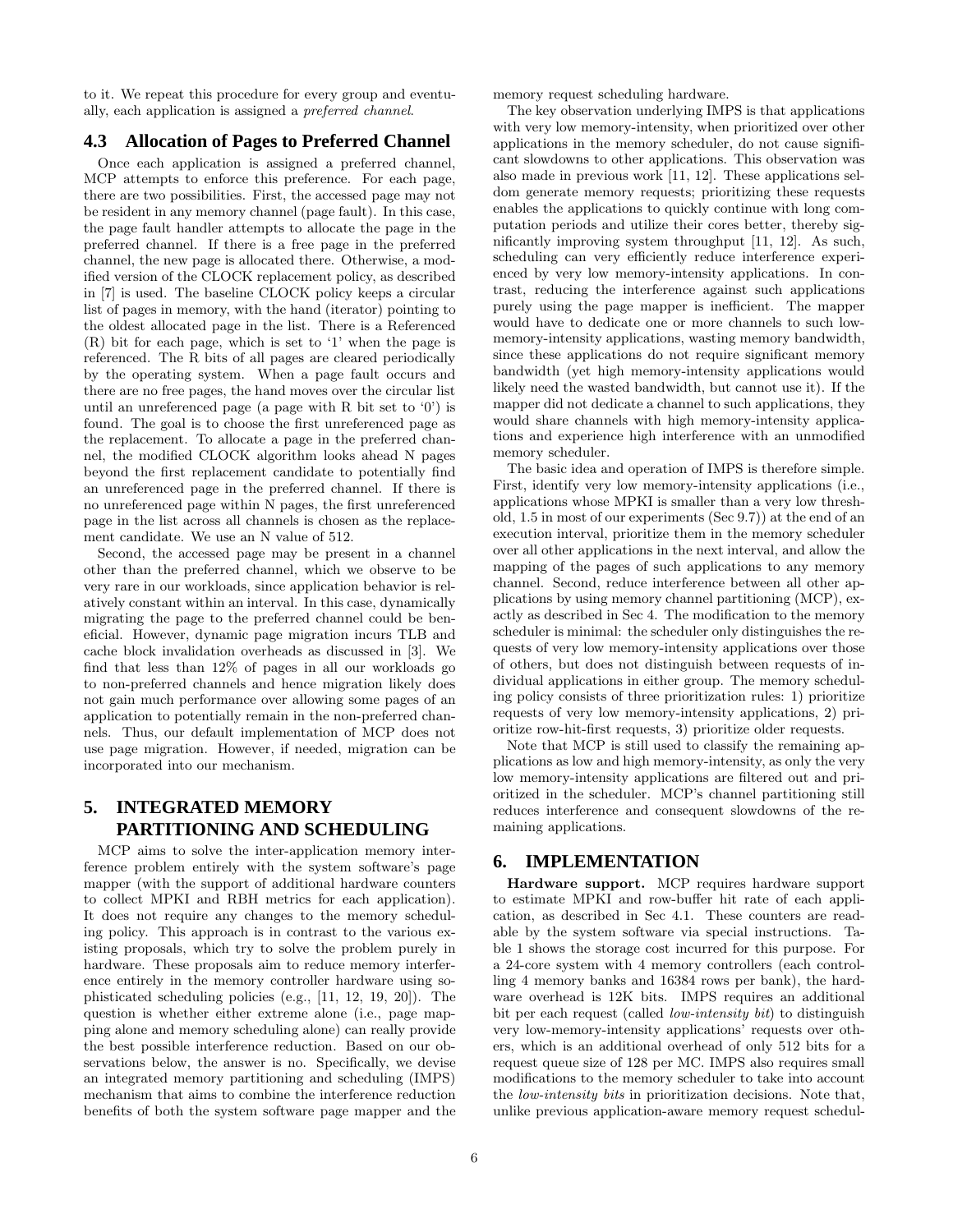| Storage                                                          | Size (in bits)                                                                                                      |                                                         |  |  |  |  |  |
|------------------------------------------------------------------|---------------------------------------------------------------------------------------------------------------------|---------------------------------------------------------|--|--|--|--|--|
| Storage Overhead for MCP - per-core registers                    |                                                                                                                     |                                                         |  |  |  |  |  |
| MPKI-counter                                                     | A core's last level cache misses per kilo instruction                                                               | $N_{core} \times log_2 MPKI_{max} = 240$                |  |  |  |  |  |
| Storage Overhead for MCP - per-core registers in each controller |                                                                                                                     |                                                         |  |  |  |  |  |
| Shadow row-buffers                                               | Row address of a core's last accessed row                                                                           | $N_{core} \times N_{banks} \times log_2N_{rows} = 1344$ |  |  |  |  |  |
| Shadow row-buffer hit counters                                   | Number of row-hits if the application were running alone $N_{core} \times N_{banks} \times log_2Count_{max} = 1536$ |                                                         |  |  |  |  |  |
|                                                                  | Additional Storage Overhead for IMPS - per request register in each controller                                      |                                                         |  |  |  |  |  |
|                                                                  | Very low memory-intensity indicator   Identify requests from very low-intensity applications                        | $1 \times Queue_{max} = 128$                            |  |  |  |  |  |
| Table 1: Hardware storage required for MCP and IMPS              |                                                                                                                     |                                                         |  |  |  |  |  |

ing policies, IMPS 1) does not require each main memory request to be tagged with a thread/application ID since it does not distinguish between individual applications' requests, 2) adds only a single new bit per request for the memory scheduler to consider, 3) does not require application ranking as in [11, 12, 20] – ranking and prioritization require hardware logic for sorting and comparisons [18]. As such, the hardware complexity of IMPS is much lower than previous

application-aware memory scheduling policies. System software support. MCP and IMPS require support from system software to 1) read the counters provided by the hardware, 2) perform the preferred channel assignment, at the end of each execution interval, as already described. Each application's preferred channel is stored as part of the system software's data structures, leading to a very modest memory overhead of  $N_{AppsInSystem}$   $\times$  $N_{MemoryChannels}$  bits. The page fault handler and the page replacement policy are modified slightly, as described in Sec 4.3. The proposed mechanisms do not require changes to the page table. The time overhead of the modified replacement policy is small. First, only on a page fault are up to N (512) entries in the circular page list scanned to find a suitable replacement candidate. Next, compared to the baseline cost of a page fault (on the order of millions of cycles), the extra overhead of scanning the list is extremely small. A quick back-of-the-envelope calculation shows that, assuming a page table entry size of 4 bytes, bringing in 512 entries (i.e., 2KB) from memory to cache (to check their Referenced bits) takes less than 10,000 cycles.

# **7. RELATED WORK AND QUALITATIVE COMPARISONS**

To our knowledge, this paper is the first to propose and explore memory page mapping mechanisms as a solution to mitigate inter-application memory interference and thereby improve system performance.

Memory Scheduling. The problem of mitigating interference has been extensively addressed using applicationaware memory request scheduling. We briefly describe the two approaches we compare our mechanisms to in Section 9. ATLAS [11] is a memory scheduling algorithm that improves system throughput by prioritizing applications based on their attained memory service. Applications that have smaller attained memory service are prioritized over others because such threads are more likely to return to long compute periods and keep their cores utilized. Thread cluster memory scheduling (TCM) [12] improves both system performance and fairness. System performance is improved by allocating a share of the main memory bandwidth for latency-sensitive applications. Fairness is achieved by shuffling scheduling priorities of memory-intensive applications at regular intervals to prevent starvation of any application. These and other application-aware memory schedulers [17, 19, 20, 22, 24, 18] attempt to reduce inter-application memory interference purely through memory request scheduling. As a result, they require significant modifications to the memory controller's design. In contrast, we propose 1) an alternative approach to reduce memory interference which does not require changes to the scheduling algorithm when employed alone, 2) combining our channel partitioning mechanism with memory scheduling to gain better performance than either can achieve alone. Our quantitative comparisons in Section 9 show that our proposed mechanisms perform better than the state-of-the-art scheduling policies, with no or minimal changes to the memory scheduling algorithm.

Application-unaware memory schedulers [10, 21, 25, 32], including the commonly-employed FR-FCFS policy [25, 32], aim to maximize DRAM throughput, These policies do not attempt to reduce inter-application interference and therefore, lead to low system performance in multi-core systems, as shown in previous work [11, 12, 17, 19, 20, 22].

OS Thread Scheduling. Zhuravlev et al. [31] aim to mitigate shared resource contention between threads by coscheduling threads that interact well with each other on cores sharing the resource, similar to [26]. Such solutions require enough threads with symbiotic characteristics to exist in the OS's thread scheduling pool. In contrast, our proposal can reduce memory interference even if threads that interfere significantly with each other are co-scheduled in different cores and can be combined with co-scheduling proposals to further improve system performance.

Page Allocation. Page allocation mechanisms have been explored previously. Awasthi et al. [3] use page allocation and migration to balance load across memory controllers (MCs) in an application-unaware manner, to improve memory bandwidth utilization and system performance in a network-on-chip based system where a core has different distances to different memory channels. Our proposal, in comparison, performs page allocation in an application-aware manner with the aim of reducing interference between different applications. We compare our approach to an adaptation of [3] to crossbar-based multicore systems where all memory controllers are equidistant to any core (in Section 9.3) and show that application-aware channel partitioning leads to better system performance than balancing load in MCs. However, concepts from both approaches can be combined for further performance benefits.

In NUMA-based multiprocessor systems with local and remote memories, page allocation mechanisms were used to place data close to corresponding computation node [5, 29]. The goal was to reduce the average latency of accessing data from memory, while still leveraging the memory capacity provided by remote nodes, for a single application. Our goal is completely different: to map data to different channels to mitigate interference between different applications.

Sudan et al. [27] propose to colocate frequently used chunks of data in the same rows, thereby improving row-buffer locality, by modifying OS page mapping mechanisms. Lebeck et al. [13] and Hur et al. [10] propose page allocation mech-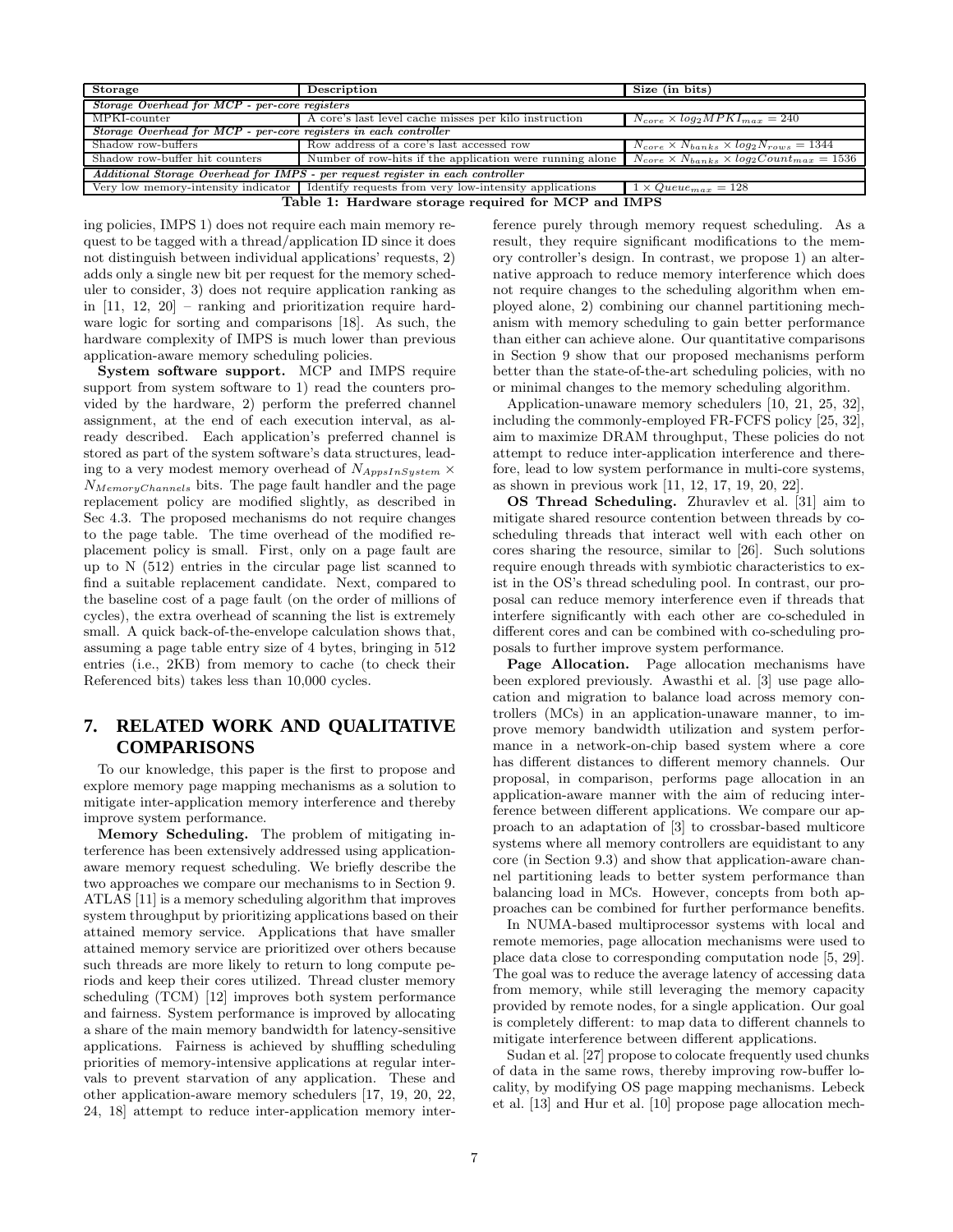| Processor Pipeline         | 128-entry instruction window (64-entry issue queue, 64-entry store queue), 12-stage pipeline                    |
|----------------------------|-----------------------------------------------------------------------------------------------------------------|
| Fetch/Exec/Commit Width    | $3$ instructions per cycle in each core; 1 can be a memory operation                                            |
| L1 Caches                  | 32 K-byte per-core, 4-way set associative, 32-byte block size                                                   |
| L <sub>2</sub> Caches      | 512 K-byte per core, 8-way set associative, 32-byte block size                                                  |
| DRAM controller (on-chip)  | 128-entry request buffer, 64-entry write buffer, reads prioritized over writes, row interleaving                |
| DRAM chip parameters       | DDR2-800 timing parameters, $t_{CL}$ =15ns, $t_{RCD}$ =15ns, $t_{RP}$ =15ns, BL/2=10ns, 4 banks, 4KB row-buffer |
| DIMM Configuration         | Single-rank, 8 DRAM chips put together on a DIMM to provide a 64-bit wide memory channel                        |
| DRAM Capacity              | $4KB$ /row * 16K rows/bank * 4 banks/channel * 4 channels = 1GB                                                 |
| Round-trip L2 miss latency | For a 32-byte cache line                                                                                        |
|                            | uncontended: row-buffer hit: 40ns (200 cycles), closed: 60ns (300 cycles), conflict: 80ns (400 cycles)          |
| Cores and DRAM controllers | 24 cores, 4 independent DRAM controllers, each controlling a single memory channel                              |

|  |  |  |  |  |  | Table 2: Default processor and memory subsystem configuration |
|--|--|--|--|--|--|---------------------------------------------------------------|
|--|--|--|--|--|--|---------------------------------------------------------------|

| No. | <b>Benchmark</b> | MPKI              | $R$ BH | No. | Benchmark                             | MPKI | $R$ $BH$ | No. | Benchmark          | MPKI | $R$ BH |
|-----|------------------|-------------------|--------|-----|---------------------------------------|------|----------|-----|--------------------|------|--------|
|     | $453.$ povray    | $_{0.03}$         | 85.2%  | 10  | $445$ .gobmk                          | 0.6  |          | 19. | $482$ sphinx $3$   | 24.9 | 85.4%  |
|     | 400.perlbench    | $0.13\,$          | 83.6%  |     | 435.gromacs                           |      | $84.4\%$ | -20 | 459.GemsFDTD       | 25.3 | 28.8%  |
|     | $465$ tonto      | $0.16\,$          | 91\%   | 12  | 464.h264                              | 2.7  | 92.3%    | -21 | $433 \text{ milc}$ | 34.3 | 93.2%  |
|     | $454$ .calculix  | $0.\overline{20}$ | 87.2%  | 13  | $401 \cdot b \cdot a \cdot b \cdot 2$ | 3.9  | 53.8%    | 22  | $470$ .lbm         | 43.5 | 95.2%  |
|     | $444$ .namd      | 0.3               | 95.4%  | 14  | $456.$ hmmer                          | 5.7  | 35.5%    | 23  | 462.libquantum     | 50   | 99.2%  |
|     | 481.wrf          | 0.3               | 91.9%  | 15  | $473.\ast \$                          | 9.2  | 76.2%    | 24  | $450$ .soplex      | 50.1 | 91.3%  |
|     | $403.\text{gcc}$ | 0.4               | 73.2%  | 16  | 436.cactusADM                         | 9.4  | $18\%$   | 25  | 437.leslie3d       | 59   | 82.6%  |
|     | $458$ sjeng      | 0.4               | 11.5%  | 17  | $\overline{471}$ .omnetpp             | 21.6 | 46%      | 26  | $429$ .mcf         | 99.8 | 42.9%  |
|     | 447.dealIII      | $0.5^{\circ}$     | 81.2%  | 18  | 483.xalancbmk                         | 23.9 | 73.2%    |     |                    |      |        |

Table 3: SPEC CPU2006 benchmark characteristics

anisms to increase idleness and thus decrease energy consumption in DRAM ranks/banks. Phadke et al. [23] propose a heterogeneous memory system where each memory channel is optimized for latency, bandwidth, or power and propose page mapping mechanisms to map appropriate applications' data to appropriate channels to improve performance and energy efficiency. None of these works consider using page allocation to reduce inter-application memory interference, and therefore they can be potentially combined with our proposal to achieve multiple different goals.

Source Throttling. Ebrahimi et al. [8, 9] propose mechanisms to reduce inter-application interference by throttling the request injection rate of those applications that slow down others the most, at the source (core). Though our goal is also to reduce inter-application interference, our approach is complementary: channel partitioning. Source throttling and channel partitioning can be employed synergistically to further mitigate inter-application interference and we aim to investigate this interaction as part of future work.

#### **8. EVALUATION METHODOLOGY**

Simulation Setup. MCP requires the MPKI and RBH values to be collected for each application. These perapplication hardware counters, though easy to implement, are not present in existing systems. Also, our evaluation requires different system configurations with varying architectural parameters and comparison to new scheduling algorithms. For these reasons, we are unable to evaluate MCP on a real system and use an in-house cycle-level x86 multicore simulator. The front end of the simulator is based on Pin [15]. Pin supplies virtual addresses. Our simulator models a virtual-to-physical address translator that allocates a physical frame to a virtual page when the virtual page is first touched. This simulator also models the memory subsystem of a CMP in detail. It enforces channel, rank, bank, port and bus conflicts, thereby capturing all the bandwidth limitations and modeling both channel and bank-level parallelism accurately. The memory model is based on DDR2 timing parameters [16]. We model the execution in a core, including the instruction-window. Unless mentioned otherwise, we model a 24-core system with 4 memory channels/controllers.

Table 2 shows major processor and memory parameters. Evaluation Metrics. We measure the overall throughput of the system using weighted speedup [26]. We also report harmonic speedup, which is a combined measure of performance and fairness.

$$
SystemThroughput = Weighted Speedup = \sum_{i} \frac{IPC_i^{shared}}{IPC_i^{alone}};
$$
  

$$
Harmonic Speedup = \sum_{i} \frac{N}{IPC_i^{alone}}.
$$

Our normalized results are normalized to the baseline with FR-FCFS memory scheduler, unless stated otherwise.

Workloads. We use workloads constructed from the SPEC CPU2006 benchmarks [1] in our evaluations. We compiled the benchmarks using gcc with the O3 optimization flag. Table 3 shows benchmarks' characteristics. We classify benchmarks into two categories: high memory-intensity (greater than 10 MPKI) and low memory-intensity (less than 10 MPKI). We vary the fraction of high memory-intensity benchmarks in our workloads from 0%, 25%, 50%, 75%, 100% and construct 40 workloads in each category. Within each memory-intensity category, we vary the fraction of high rowbuffer hit rate benchmarks in a workload from low to high. We also create another category,  $VeryLow(VL)$  consisting of 40 workloads. All benchmarks in these workloads have less than 1 MPKI. We consider  $VL$  for completeness, although these workloads have little bandwidth demand. For our main evaluations and some analyses, we use all 240 workloads and run each workload for 300M cycles. For sensitivity studies, we use the 40 balanced (50% memory-intensive) workloads, unless otherwise mentioned, and run for 100M cycles to reduce simulation time.

Parameter Values. The default MPKI scaling factor and  $RBH_t$  values we use in our experiments are 1 and 50% respectively. For the profile interval and execution interval, we use values of 10 million and 100 million cycles, respectively. We later study sensitivity to these parameters.

#### **9. RESULTS**

We first present and analyze the performance of MCP and IMPS on a 24-core 4-memory-controller system. Figure 6 shows the system throughput and harmonic speedup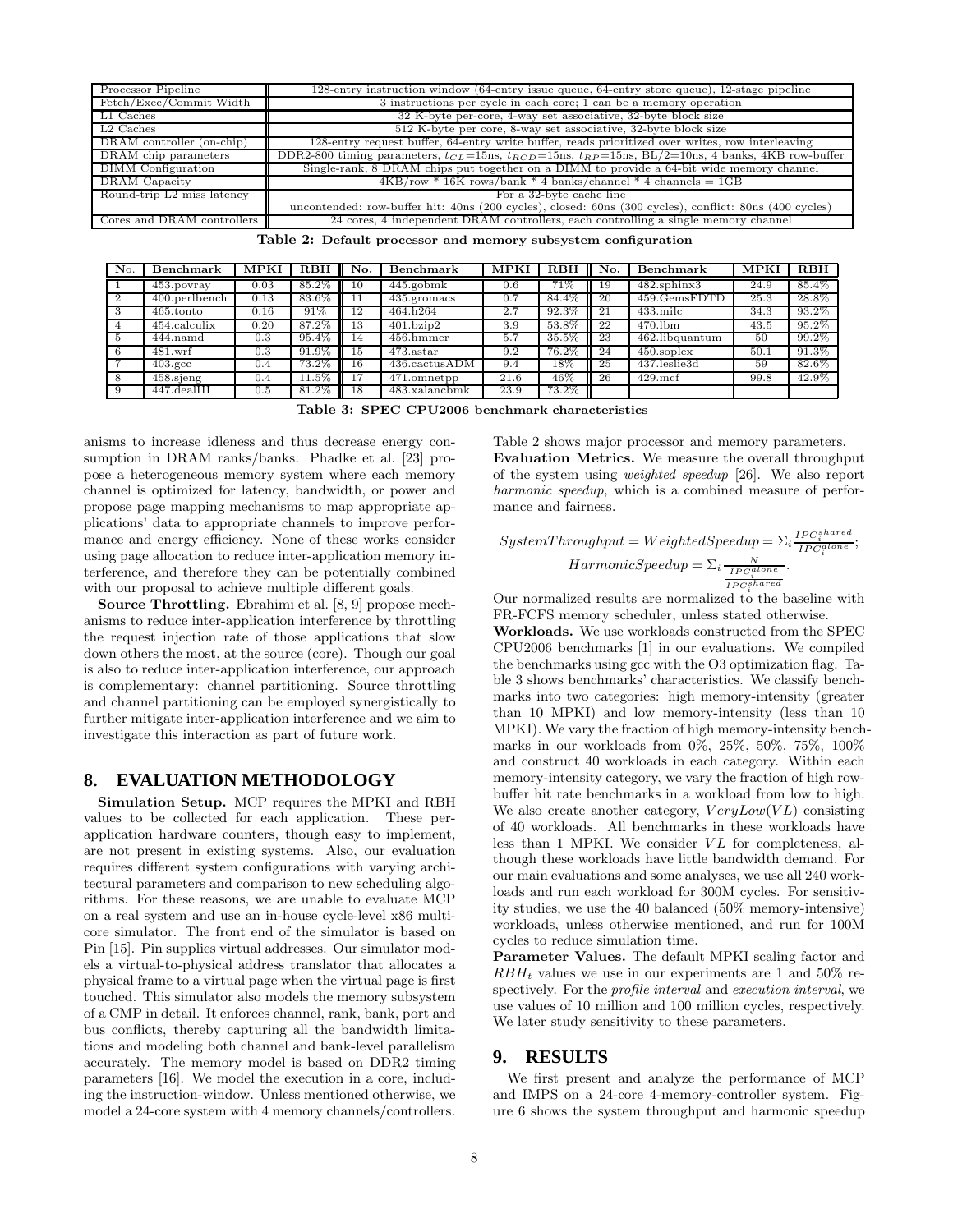

Figure 6: MCP and IMPS performance (normalized) across 240 workloads

averaged over all 240 workloads. The upper right part of the graph corresponds to better system throughput and a better balance between fairness and performance. MCP improves system throughput by 7.1% and harmonic speedup by 11% over the baseline. IMPS provides 4% better system throughput (13% better harmonic speedup) over MCP, and 11% better system throughput (24% better harmonic speedup) over the baseline. We observe (not shown) that the scheduling component of IMPS alone (without partitioning) gains half of the performance improvement of IMPS. We conclude that interference-aware channel partitioning is beneficial for system performance, but dividing the task of interference reduction between channel partitioning and memory request scheduling provides better system performance than employing either alone.

Effect of Workload Memory-Intensity. Figure 7 shows the system throughput benefits of MCP and IMPS, for six workload categories with different memory intensities.<sup>5</sup> As expected, as workload intensity increases (from left to right in the figure), absolute system throughput decreases due to increased interference between applications.



#### Figure 7: MCP and IMPS performance across memoryintensity categories. % gain values of IMPS over FR-FCFS are labeled.

We make three major conclusions. First, MCP and IMPS improve performance significantly over FR-FCFS in most of the memory-intensity categories. Specifically, MCP avoids interference between applications of both dissimilar and similar intensities by isolating them to different channels, enabling benefits mostly regardless of workload composition. Second, IMPS's performance benefit over MCP is especially significant in the lower-intensity workloads. Such workloads have a higher number of very low memory-intensity applications and IMPS prioritizes them in the scheduler, which is more effective for system performance than reducing interference for them by assigning them to their own channels, which wastes bandwidth as done by MCP. As the workload memory-intensity increases, IMPS' performance benefit over MCP becomes smaller because the number of low memory-intensity applications becomes smaller. Third, when the workload mix is very non-intensive or very intensive, MCP/IMPS do not provide much benefit. In the VL category, load on memory and as a result interference is very low, limiting the potential of MCP/IMPS. When 100% of applications in the workload are intensive, the system becomes severely memory bandwidth limited and conserving memory bandwidth by exploiting row-buffer locality (using simple FR-FCFS) provides better performance than reducing inter-application interference at the expense of reducing memory throughput. Any scheduling or partitioning scheme that breaks the consecutive row-buffer hits results in a system performance loss. In fact, it can be observed that MCP/IMPS degrade performance only by 2.7% as compared to previously proposed scheduling policies that degrade performance by 40-50% (shown in Figure 9). Therefore, we conclude that MCP and IMPS are effective for a wide variety of workloads where contention exists and the system is not severely limited by memory bandwidth.

## **9.1 Comparison to Previous Scheduling Policies**

Figure 8 compares MCP and IMPS with previous memory scheduling policies, FR-FCFS [25], PAR-BS [20], ATLAS [11] and TCM [12] over 240 workloads. Two major conclusions are in order. First, most application-aware scheduling policies perform better than FR-FCFS, and TCM performs the best among the application-aware scheduling policies, consistent with previous work [20, 11, 12]. Second, MCP and IMPS outperform TCM by  $1\%/5\%$ , with no/minimal changes to the scheduler.



Memory Scheduling Algorithms

Figure 8: MCP and IMPS performance (normalized) vs. previous scheduling policies avg. across 240 workloads

Figure 9 provides insight into where MCP's and IMPS' performance benefits are coming from by breaking down performance based on workload intensity. As the workload memory intensity (thus contention) increases, MCP and IMPS become more effective than pure memory scheduling approaches. For low-intensity workloads (VL, 0%, 25%), TCM performs slightly better than IMPS because TCM is able to distinguish and prioritize between each individual application in the memory scheduler (not true for MCP/IMPS), leading to reduced interference between low and medium intensity applications. For high memory-intensity workloads (50%, 75%, 100%), reducing interference via channel partitioning is more effective than memory scheduling: both MCP and IMPS outperform TCM, e.g. by 40% in the 100%-intensity workloads. In such workloads, contention

<sup>5</sup>All categories except VL place a significant load on the memory system, as the intensity cut off used to classify an application as intensive is 10 MPKI, which is relatively large.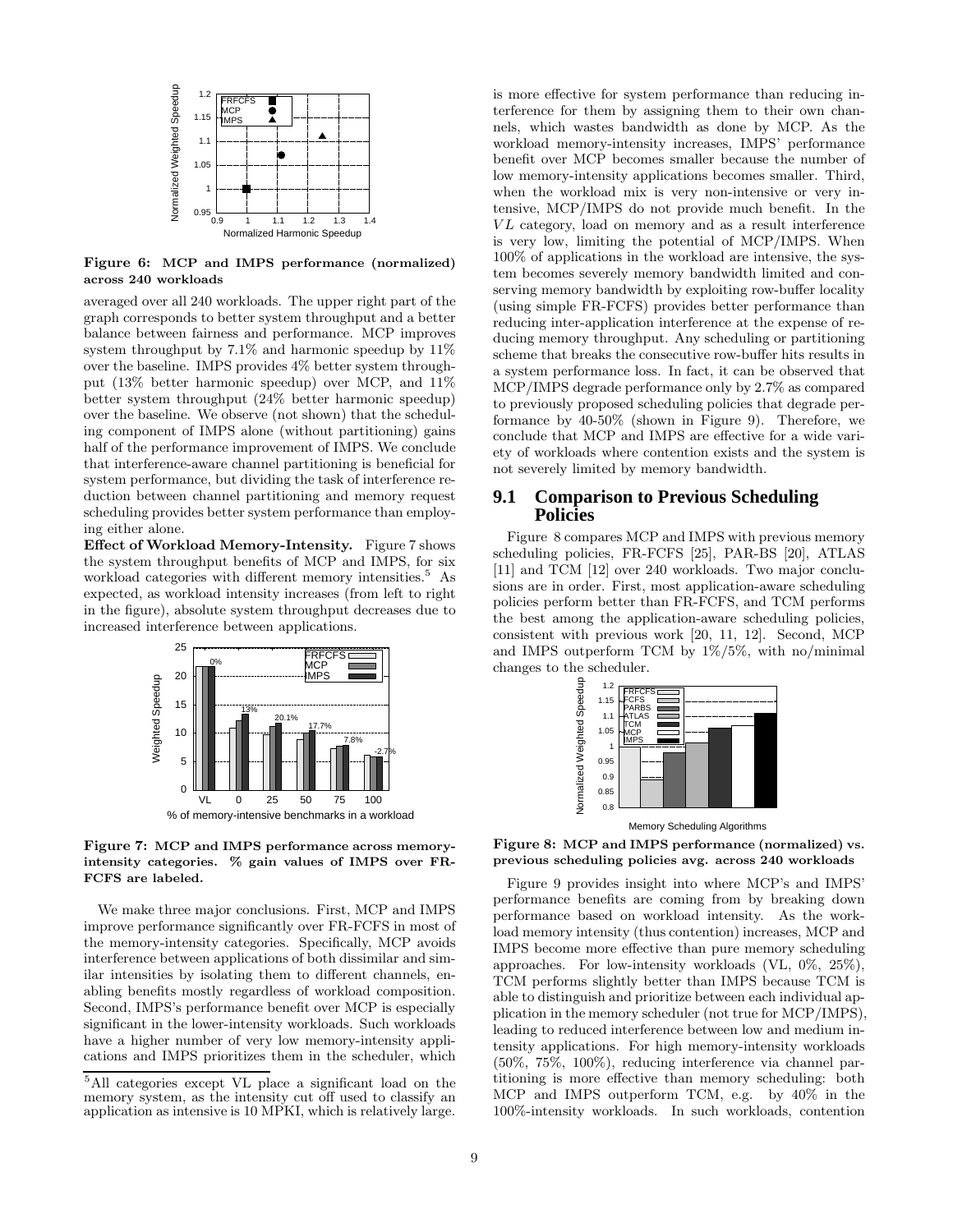for memory is very high as many high-intensity applications contend. Channel partitioning completely eliminates interference between some applications by separating out their access streams to different channels, thereby reducing the number of applications that contend with each other. On the other hand, TCM or a pure memory scheduling scheme tries to handle contention between high-intensity workloads purely by prioritization, which is more effective at balancing interference but cannot eliminate interference as MCP/IMPS does since all applications contend with each other. We conclude that IMPS is a more effective solution than pure memory scheduling especially when workload intensity (i.e., memory load) is high, which is the expected trend in future systems.



Figure 9: MCP and IMPS performance vs previous scheduling policies across memory-intensity categories. % values are gains of IMPS over FR-FCFS.

Note that IMPS's performance benefits over applicationaware memory schedulers come at a significantly reduced hardware complexity, as described in Section 6.

# **9.2 Interaction with Previous Scheduling Policies**

Figure 10 compares MCP and IMPS, when implemented on top of FR-FCFS, ATLAS and TCM as the underlying scheduling policy. When IMPS is implemented over AT-LAS and TCM, it adds another priority level on top of the scheduling policy's priority levels: very-low-intensity applications are prioritized over others and the scheduling policy's priorities are used between very-low-intensity applications and between the remaining applications.



Figure 10: MCP and IMPS performance over different scheduling policies (240 workloads)

Several conclusions are in order. First, adding MCP/IMPS on top of any previous scheduling policy improves performance (IMPS gains 7% and 3% over ATLAS and TCM respectively) showing that our proposal is complementary to the underlying memory scheduling policy. Second, MCP/IMPS over FR-FCFS (our default proposal) provides better performance than MCP/IMPS employed over TCM or ATLAS. This is due to two reasons: 1) channel partitioning decisions MCP makes are designed assuming an FR-FCFS policy and not designed to take into account or interact well with ATLAS/TCM's more sophisticated thread ranking decisions. There is room for improvement if we design a channel partitioning scheme that is specialized for the underlying scheduling policy. We leave this for future work. 2) MCP/IMPS isolates groups of similar applications to different channels and ATLAS/TCM operate within each channel to prioritize between/cluster these similar applications. However, ATLAS and TCM are designed to exploit heterogeneity between applications and do not perform as well when the applications they prioritize between are similar. We found that prioritizing similar-intensity applications over each other as done in ATLAS/TCM creates significant slowdowns because the applications are treated very differently. We conclude that MCP/IMPS can be employed on top of any underlying scheduler to gain better performance over using the scheduler alone. However, it performs best when employed over an FR-FCFS baseline for which it is designed.

#### **9.3 Comparison with Balancing Memory Load Across Multiple Memory Controllers**

In [3], Awasthi et al. propose two page allocation schemes to balance the load across multiple memory controllers: 1) page allocation on first touch (Adaptive First Touch, AFT), 2) Dynamic Page Migration (DPM). AFT attempts to balance load by allocating a page to a channel which has the minimum value of a cost function involving channel *load*, row-buffer hit rate, and the distance to the channel. DPM proposes to migrate a certain number of pages from the most loaded to the least loaded channel at regular intervals, in addition to AFT. In our adaptation of AFT, we consider both channel load and row-buffer hit rate but do not incorporate the channel distance, as we do not model a networkon-chip. Figure 11 compares MCP/IMPS performance to that of AFT and DPM on 40 workloads with 50% of applications memory intensive. First, AFT and DPM both improve performance by 5% over the baseline, because they reduce memory access latency by balancing load across different channels. The gains from the two schemes are similar as the access patterns of the applications we evaluate do not vary largely with time, resulting in very few invocations of dynamic page migration. Second, our proposals outperform AFT and DPM by 7% (MCP) and 12.4% (IMPS), as they proactively reduce inter-application interference by using application characteristics, while AFT and DPM are not interference- or application-aware and try to reactively balance load across memory controllers. We conclude that reducing inter-application interference by page allocation provides better performance than balancing load across memory controllers in an application-unaware manner.

# **9.4 Effect of Cache Line Interleaving**

We study the effect of MCP/IMPS on a system with a restricted form of cache line interleaving that maps consecutive cache lines of a page across banks within a channel. Figure 12 shows that MCP/IMPS improve the performance of such a system by 5.1% and 11% respectively. We observed (not shown) that unrestricted cache line interleaving across channels (to which MCP/IMPS cannot be applied) improves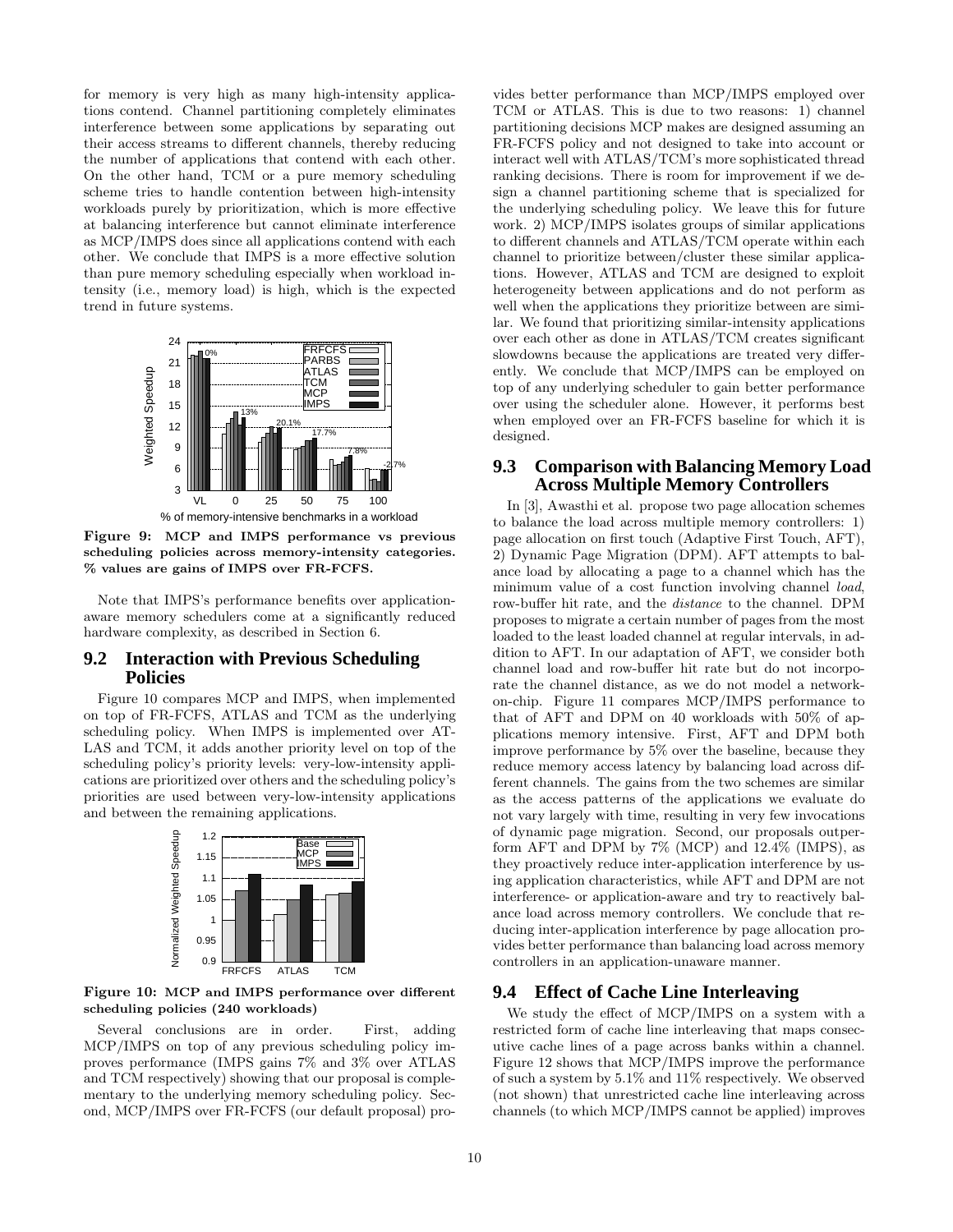

Figure 11: MCP and IMPS performance vs. load balancing across memory controllers [3] (40 workloads)



Figure 12: System throughput and Figure 13: Performance and fairharmonic speedup with cache line ness compared to previous schedulinterleaving (240 workloads)



ing policies (240 workloads)

performance by only 2% over restricted cache line interleaving. Hence, using channel partitioning with MCP/IMPS outperforms cache line interleaving across channels. This is because the reduction in inter-application interference with MCP/IMPS provides more system performance benefit than the increase of channel-level parallelism with unrestricted cache-line interleaving. We conclude that MCP/IMPS are effective independent of the interleaving policy employed, as long as the interleaving policy allows the mapping of an entire page to a channel (which is required for MCP/IMPS to be implementable).

# **9.5 Effect of MCP and IMPS on Fairness**

The fairness metric we use, the maximum slowdown of a workload, is defined as the maximum of the slowdowns (inverse of speedups) of all applications [11, 12, 28]; lower maximum slowdown values are more desirable. Figure 13 shows performance vs. fairness of previously proposed scheduling policies and our proposed schemes. IMPS has slightly better fairness (3% lower maximum slowdown) than FR-FCFS. While MCP and IMPS provide the best performance compared to any other previous proposal, they result in higher unfairness. Note that this is expected by design: MCP and IMPS are designed for improving system performance and not fairness. They make the conscious choice of placing high memory-intensity (and high row-buffer locality) applications onto the same channel(s) to enable faster progress of lowerintensity applications, which sometimes results in the increased slowdown of higher-intensity applications. Channel partitioning based techniques that can improve both performance and fairness are an interesting area for future work.

### **9.6 Effect of MCP and IMPS on Page Faults**

We observe that MCP/IMPS do not increase and in fact can reduce page faults due to two reasons. First, MCP does not hard partition memory capacity between applications. Hard partitioning would cause fragmentation across channels, which could lead to page faults in a channel whose capacity is exhausted. However, MCP introduces only soft partitions, so that if the preferred channel is exhausted, an empty page from a non-preferred channel is allocated. Second, we use a modified page replacement policy proposed by Das et al. [7] (see Section 4.3). As also analyzed and observed in [7], this replacement policy reduces interference between pages allocated to different channels by preferentially picking replacement candidates within the same channel, actually leading to a reduction in page faults.

# **9.7 Sensitivity Studies**

Sensitivity to MCP/IMPS algorithm parameters. We first vary the profile interval length to study its impact on MCP and IMPS' performance (Figure 14). A short initial profile interval length leads to less stable MPKI and RBH values, and hence potentially inaccurate estimation of application characteristics. In contrast, a long profile interval length causes a larger number of pages to be allocated prior to computing channel preferences. A profile interval length of 10M cycles balances these downsides of short and long intervals and provides the best performance.

We also experimented with different execution interval lengths (Figure 15). A shorter interval leads to better adaptation to changes in application behavior but could potentially result in more pages being on non-preferred channels. In contrast, a longer interval might miss changes in the behavior of applications. Though execution interval lengths of 100M and 200M cycles both provide similar (and the best) system performance, because an interval length of 100M cycles captures application phase changes better, we use that.

Figure 16 shows the sensitivity of MCP/IMPS to the  $MPKI_t$  scaling factor. As the  $MPKI_t$  scaling factor is increased beyond 1, more medium and high memoryintensity applications get into the low memory-intensity group, thereby slowing down the low-intensity applications and resulting in lower throughput. We also varied  $RBH_t$ , the row-buffer hit rate threshold and the very low memoryintensity threshold used in IMPS. System performance remains high and stable over a wide range of these values, with the best performance observed at an  $RBH_t$  value of 50% and a very low memory-intensity threshold value of 1.5.

Sensitivity to core count, cache sizes, MCs and banks. Table 4 shows the performance of IMPS as number of cores, L2 cache size, number of MCs and number of banks are varied. The rest of the system remains the same and we do not tune system/mechanism parameters. Even without any parameter tuning, IMPS' benefits are significant across all configurations. IMPS' performance gain in general increases when the system is more bandwidth constrained, i.e., with higher number of cores and smaller number of MCs. MCP shows similar trends as IMPS (not shown).

# **10. CONCLUSION**

We presented the concepts and mechanisms of 1) application-aware memory channel partitioning (MCP), a fundamentally new approach to reducing inter-application interference at the memory system, by mapping the data of